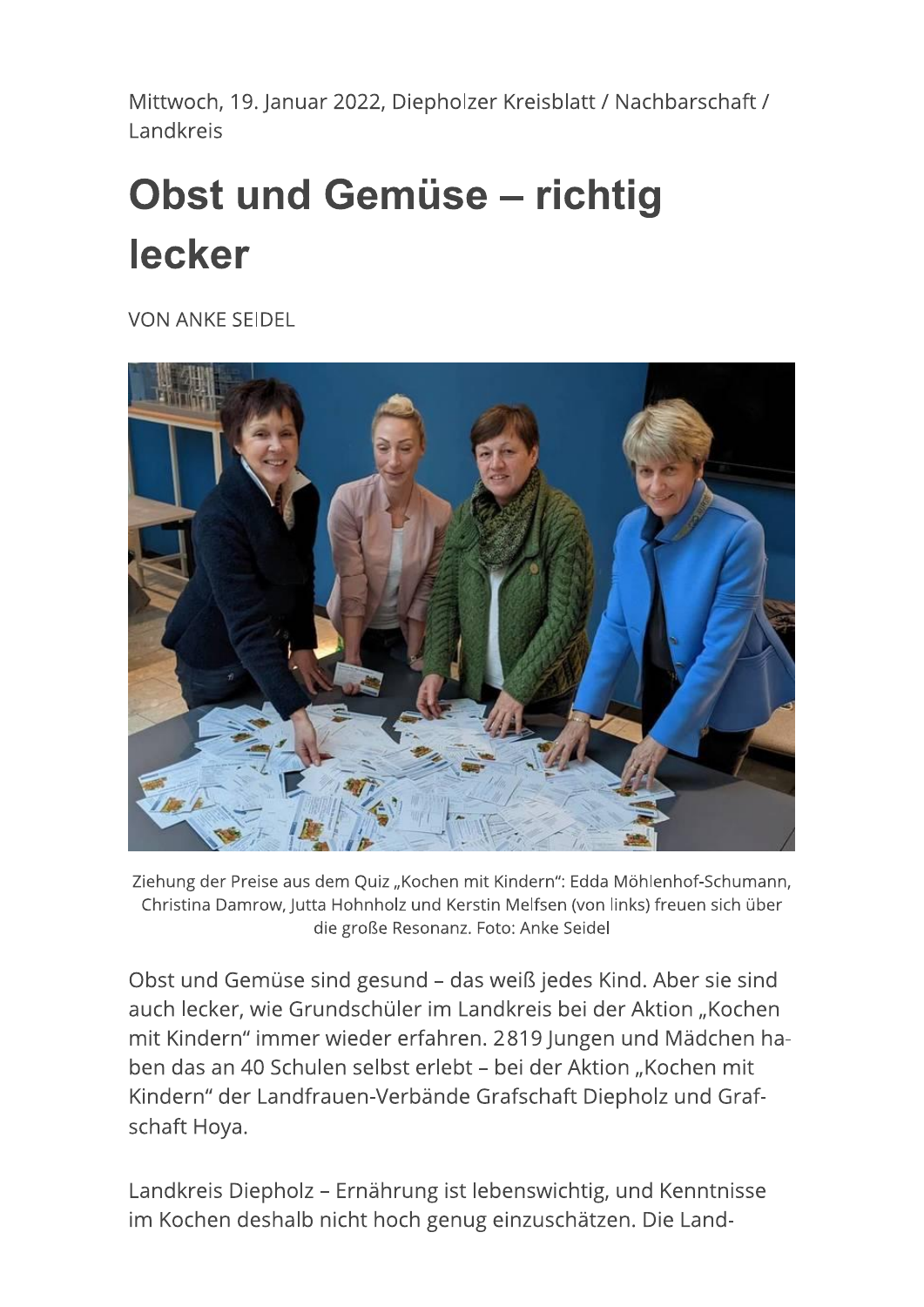frauen-Kreisverbände Grafschaft Diepholz und Grafschaft Hoya zeigen an den Schulen im Landkreis Diepholz immer wieder, dass Kochen kinderleicht ist - im Wortsinn. Die Hauswirtschafts-Expertin Edda Möhlenhof-Schumann hat das Konzept für die Kochaktionen mit Jungen und Mädchen in der dritten und vierten Klasse erarbeitet.

Seit 2001 setzen es die Landfrauen ehrenamtlich um. Spielerisch machen sie die Kinder mit regional erzeugten Lebensmitteln vertraut und kochen nach einem eigens konzipierten Kinderkochbuch mit ihnen. Im vergangenen Jahr haben 2819 Jungen und Mädchen davon profitiert. In 128 Klassen an insgesamt 40 Schulen waren die Ehrenamtlichen im Einsatz.

Zur Aktion gehört ein Quiz, das die Mediengruppe Kreiszeitung begleitet. 50 Preise – drei Familienkarten für das das Universum und 47 Frühstücksbrettchen – sind dabei verlost worden. Edda Möhlenhof-Schumann, Jutta Hohnholz und Kerstin Melfsen zogen die glücklichen Gewinner der Aktion, die Christina Damrow, Marketing Mediengruppe Kreiszeitung, wieder organisiert hatte. Fünf verschiedene Möglichkeiten, täglich Obst zu essen, sollten die Teilnehmer nennen. Obstsalat, Müsli, Gemüseauflauf, Saft oder Obst pur gehörten zu den richtigen Antworten. Außerdem sollten die Jungen und Mädchen drei typische Wintergemüse nennen – wie Grünkohl, Wintersalat oder Wirsing. Schließlich ging es um die Frage, warum Obst und Gemüse so gesund ist. Na klar: Sie enthalten Vitamine, Mineralien und Nährstoffe. Eine Familienkarte für das Universum in Bremen haben gewonnen: Rihanna-Joyce Cercea (Grundschule Petermoor, Bassum); Leni Tebelmann (Grundschule Neubruchhausen); Tiana Hofmann (Grundschule Harpstedt). Ein Frühstücksbrettchen erhalten: Mathilda Böing, Lia Bunge, Leni Wolter, Midina Dibrani, Frieda Klasing, Timur (alle Auburg-Schule, Wagenfeld); Greta Schmidt, Merle Niehaus, Mia Görzel, Lia Marie Hallmann, Lea Ehlers, Tizia Praß (alle Grundschule Harpstedt); Klara Rosenthal, Volker Iker (beide Grundschule Heiligenrode); Elyesa Mahi Asik (Lindenschule Sulingen); Andrik Bodtke, Linus Runge, Marlene Preis, Yara Lenche (alle Grundschule Groß Lessen); Alexander Weber, Leon Fonfara, Luis Ehls (alle Grundschule Aschen); Miguel Oldewage, Paulina Wist (beide Grundschule Barnstorf); Louis Horstkamp, Amelie Hantje (beide Grundschule Petermoor, Bassum); Isabelle Cataleya Zum Vohrde (Drei-Freunde-Grundschule Scholen/Sudwalde); Lea Papist (Grundschule Drebber); Hannah Müller (Grundschule Sulingen);